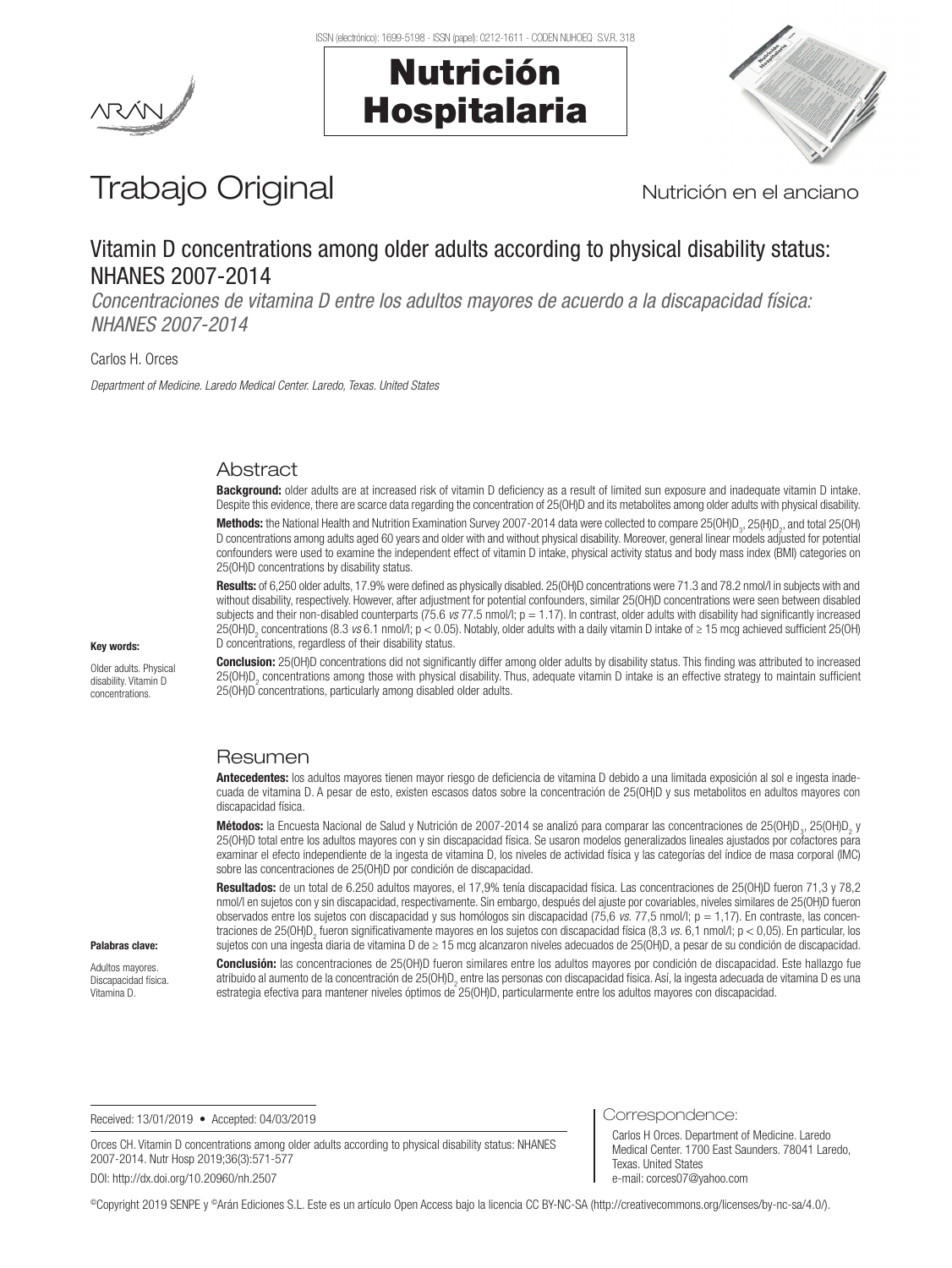Older adults are at increased risk of developing 25-hydroxyvitamin D (25[OH]D) deficiency as a result of inadequate dietary vitamin D intake and decreased sun exposure (1). Aging also reduces the concentration of 7-dehydrocholesterol in the epidermis and the total production of previtamin  $\mathsf{D}_{_{\mathrm{3}}}$  after exposure to solar ultraviolet B radiation (2). Moreover, it has been postulated that low 25(OH)D levels may accelerate the disablement process through both direct effects on muscular function as well as indirectly through its association with chronic conditions such as diabetes, hypertension, cardiovascular disease, impaired pulmonary function and arthritis, which are frequent causes of declines in physical function (3,4).

Previously, a few cross-sectional studies reported that lower 25(OH)D concentrations among older adults were associated with increased risk of functional limitations and physical disability (5-10). For instance, participants in the Cardiovascular Health Study All Starts with 25(OH)D deficiency and insufficiency had about 50% higher odds of having prevalent limitations in activities of daily living (ADL) at baseline than those with sufficient 25(OH)D levels (6). Likewise, lower 25(OH)D concentrations were described in older adults with ADL limitations compared with their non-disabled counterparts (5,9,10). Indeed, Nakamura et al. reported that limitation in ADL was the most reliable predictor of serum 25(OH)D concentrations among older adults in Yamato, Japan (10). However, these latter studies were limited by incomplete assessment of dietary vitamin D intake and small sample sizes (5,9,10). Thus, the aims of the present study were to compare the concentrations of 25(OH)D and its active metabolites in a nationally representative sample of older adults with and without disability and to examine the independent effect of BMI categories, physical activity status, and vitamin D intake on 25(OH) D concentrations according to disability status.

#### **METHODS**

The NHANES is a biannual cross-sectional study conducted by the National Center for Health Statistics of the Centers for Disease Control and Prevention. The purpose of the NHANES is to collect data about the health, nutritional status and health behaviors of the noninstitutionalized civilian resident population of the United States (U.S.). The NHANES data were obtained using a complex, multistage probability sampling design to select a sample representative of the U.S. civilian noninstitutionalized household population (11). For this analysis, the NHANES data for the cycles 2007-2014 ( $n = 40,617$ ) were selected. Of those 7,859 subjects were aged 60 years and older. Participants who were only interviewed ( $n = 337$ ) and had missing data on BMI ( $n = 514$ ), ADL  $(n = 20)$ , dietary vitamin D intake or supplements  $(n = 945)$  and  $25(OH)D$  concentrations ( $n = 990$ ) were excluded, leaving a total sample size of 6,250 subjects. Overall, participants with missing data were more likely to be women, non-Hispanic white, have less than high school education, drink alcohol, and be physically inactive.

#### DEMOGRAPHIC AND BEHAVIORAL **CHARACTERISTICS**

All participants who completed a household interview record were included in the Demographics file. The six-month time period when the examination was performed (November 1<sup>st</sup> through April 30<sup>th</sup> and May 1<sup>st</sup> through October 31<sup>th</sup>), age, gender, race/ ethnicity (Mexican American, other Hispanic, non-Hispanic white, non-Hispanic black, and other race), education (< high school, high school/GED equivalent, some college or AA degree, college graduate or above), and the ratio of family income to poverty threshold as a measure of socioeconomic status were reported. In the mobile examination center, the body mass index (BMI) was calculated as body weight (kilograms) divided by height (meters squared) and reported in kg/m<sup>2</sup>. BMI was grouped into underweight and normal weight  $\left($  < 25 kg/m<sup>2</sup>), overweight (25.0 to 29.9 kg/m<sup>2</sup>) and obesity ( $\geq$  30 kg/m<sup>2</sup>). Participants also reported their smoking status and were classified as current, former and never smokers. Subjects were considered as alcohol users if they responded affirmatively to the question "In any one year, have you had at least 12 drinks of any type of alcoholic beverage? By a drink, I mean a 12 oz. beer, a 5 oz. glass of wine, or one and half ounces of liquor".

The physical activity questionnaire is based on the global physical activity questionnaire. Participants were considered to perform vigorous leisure-time physical activity if they responded affirmatively to the question "Do you do any sports, fitness, or recreational activities that cause large increases in breathing or heart rate like running or basketball for at least ten minutes continuously?" Likewise, subjects were considered to engage in moderate recreational activities if they affirmatively responded to the question "Do you do any moderate-intensity sports, fitness, or recreational activities that cause a small increase in breathing or heart rate such as brisk walking, bicycling, swimming, or golf for at least ten minutes continuously?" The reported number of days and time in minutes spent performing vigorous or moderate leisure-time physical activity in the previous week were calculated. Based on the 2008 Physical Activity Guidelines for Americans, three levels of physical activity were created: a) participants who engaged in ≥ 150 min/week of moderate activity, or ≥ 75 min/week of vigorous activity, or  $\geq$  150 min/week of an equivalent combination were defined as physically active; b) insufficiently active were considered those who reported some physical activity, but no enough to meet the active definition  $(> 0$  to  $< 150$  min/week); and c) inactive if they reported no physical activity (12).

#### DIETARY AND SUPPLEMENT VITAMIN D INTAKE

The NHANES dietary intake data were used to estimate the types and amounts of foods and beverages consumed during the 24-hour period prior to the interview, and to estimate intakes of energy, nutrients, and other food components from those foods and beverages. Since the NHANES wave 2007-2008, vitamin D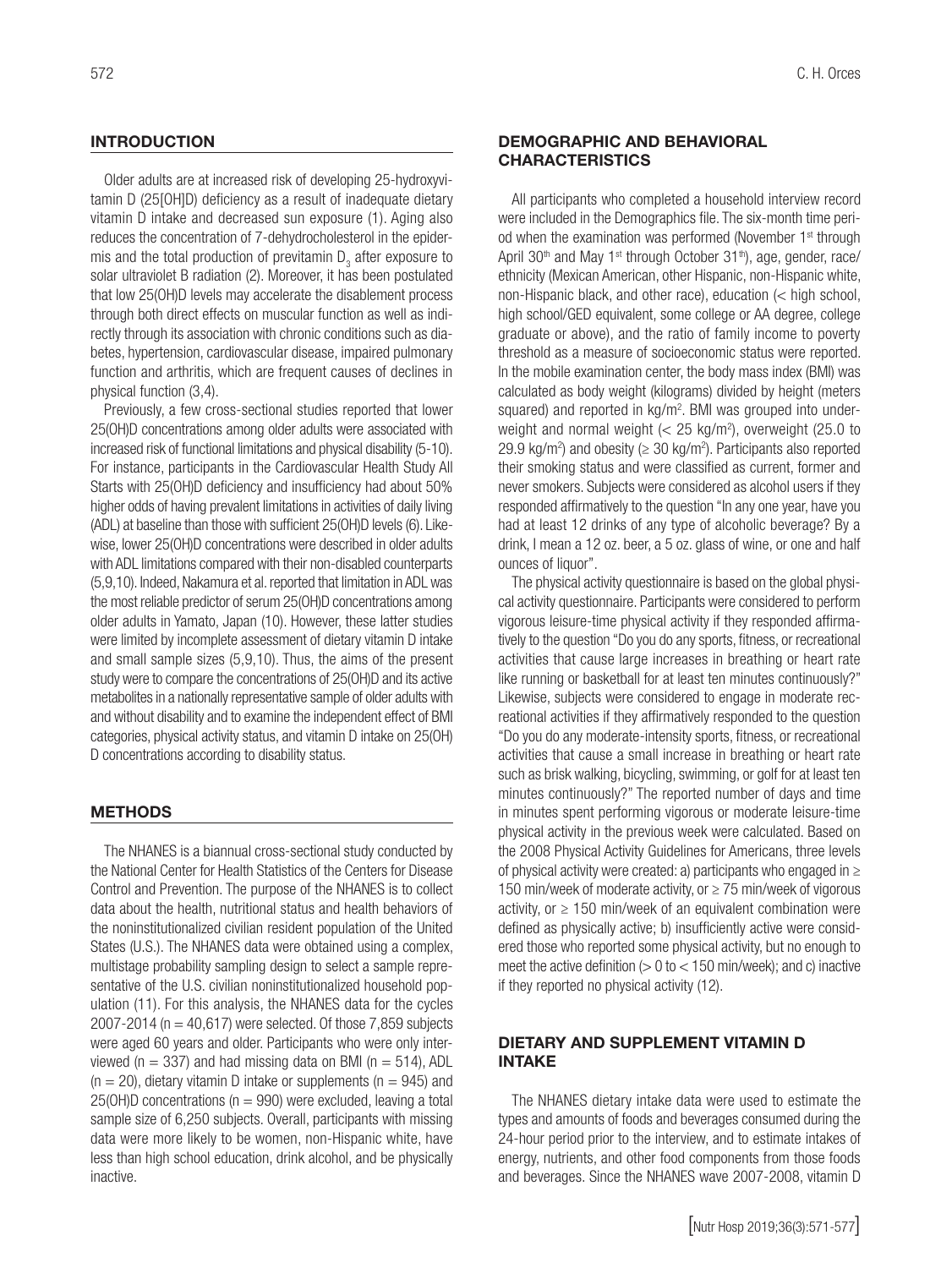has been added to the list of nutrients. The vitamin D values in this dataset reflect the sum of ergocalciferol (25[OH] $_{\textrm{\tiny{\it2}}}$ ) and cholecalciferol (25[OH]D<sub>3</sub>) content of foods reported by survey participants. The 24-hour dietary supplement interview was collected following the 24-hour dietary recall. All NHANES examinees responding

to the dietary recall interview were eligible for the dietary supplement and antacid use questions. Information was obtained on all vitamins, minerals, herbals and other dietary supplements that were consumed during a 24-hour time period, including the name and the amount of dietary supplement taken. Since 2007-2008, vitamin D supplements 25(OH)D<sub>2</sub> and 25(OH)D<sub>3</sub> were reported to estimate participants' consumption of vitamin D supplements during the 24-hour period. For the present analysis, vitamin D intake from the dietary and supplement components were combined to estimate the total daily dietary intake of vitamin D (13).

#### PHYSICAL DISABILITY

The NHANES physical functioning section provides self-reported data on functional limitations caused by long-term physical, mental, and emotional problems or illness. Participants were asked: "By yourself and without using any special equipment, how much difficulty do you have walking from one room to another on the same level; getting in or out of bed; eating like holding a fork, cutting food, or drinking from a glass; dressing including tying shoes, working zippers, and doing buttons?" Subjects who reported some difficulty, much difficulty, or were unable to do any of these basic ADL were defined as having physical disability. Of note, the NHANES did not have information on bathing or toileting during the study period (14). Moreover, participants reported the condition or health problem associated with limitations in ADL.

### TOTAL 25(OH)D, 25(OH) $_{\rm 3}$  AND 25(OH)D $_{\rm 2}$ **CONCENTRATIONS**

The CDC standardized liquid chromatography-tandem mass spectrometry (LC-MS/MS) method was used for measurement of 25(OH)D for NHANES 2007-2014, which allows laboratories and surveys to compare 25(OH)D measurements. The CDC decided to develop a LC-MS/MS method traceable to the NIST-reference materials for NHANES, and used this method starting with NHANES 2007-2008 to measure 25(OH)D<sub>3</sub>, 25(OH)D<sub>2</sub> and the C3 epimer of 25(OH)D $_{\textrm{\tiny{3}}}$ . For the CDC LC-MS/MS method, total 25(OH) D (in SI units of nmol/I) was defined as the sum of 25(OH)D<sub>3</sub> and 25(OH)D<sub>2</sub> and excluded the C3 epimer of 25(OH)D<sub>3</sub>. However, due to rounding, the sum of 25(OH)D<sub>3</sub> and 25(OH)D<sub>2</sub> will not necessarily be equal to the 25(OH)D. The CDC recommends using the total 25(OH)D in SI units (nmol/l) measured directly by LC-MS/ MS and converting this quantity to conventional units  $(1 \text{ nmol/l} =$ 0.4066 ng/ml), if needed. This method has better analytical specificity and sensitivity compared to immunoassay methods, and fixed analytical goals for imprecision ( $\leq$  10%) and bias ( $\leq$  5%) (15).

#### STATISTICAL ANALYSIS

The descriptive characteristic of the study population was reported as percentages and mean values with their respective standard errors. The Chi-square and t*-*tests for categorical and continuous variables were used to compare demographic, behavioral, and nutritional characteristics of the participants stratified by disability status, respectively. General linear models according to six-month time period, as a surrogate for seasons (November 1<sup>st</sup> through April 30<sup>th</sup> and May 1<sup>st</sup> through October 31<sup>th</sup>) were created to compare mean  $25(OH)D$ ,  $25(OH)D_3$ , and  $25(OH)D_2$ levels between older adults defined as having physical disability and those who did not. The following potential confounders were included in the adjusted models: age, gender, race/ethnicity, education, ratio of family income to poverty, BMI, smoking status, alcohol consumption, physical activity, and total daily vitamin D intake. Subgroup analyses were conducted to assess the independent effect of BMI categories, physical activity status, and tertiles of vitamin D intake on 25(OH)D concentrations in older adults with and without disability. Statistical analyses were performed using SPSS Complex Sample software, V.17 (SPSS Inc., Chicago, Illinois, U.S.) to incorporate constructed weights for the combined survey cycles and obtain unbiased, national estimates representative of the older U.S. population (16).

## **RESULTS**

A total of 6,250 participants with a mean age of 69.6 (SE 0.1) years comprised the study sample, representing an estimated 48 million older adults in the U.S. during the study period. Of these, 1,404 (17.9%) subjects were defined as having physical disability. Table I shows the demographic, behavioral and nutritional characteristics of the participants stratified by disability status. In general, subjects with physical disability tended to be older, women, less educated, had lower socioeconomic status, and increased BMI compared with their non-disabled counterparts. Notably, 75.5% of disabled older adults were physically inactive. In general, about 79% of U.S. older adults obtained their daily vitamin D intake through supplements and the mean 25(OH)D concentration was 76.9 (0.7) nmol/l. Moreover, participants with physical disability had significantly lower  $25(OH)D<sub>3</sub>$  and  $25(OH)D<sub>3</sub>$ concentrations than those who did not. In contrast, higher 25(OH)  $D_2$  levels were consistently seen among disabled older adults. Overall, arthritis/rheumatism and back or neck problem accounted for 50.9% and 19.1% of the reported health conditions associated with physical disability, respectively.

As shown in table II, similar 25(OH)D concentrations and its forms were seen among older adults by disability status category between November 1<sup>st</sup> and April 30<sup>th</sup>. In contrast, non-disabled older adults had higher  $25(OH)D_3$  concentrations than those with disability between May  $1<sup>st</sup>$  and October 31 $<sup>st</sup>$ . Similarly, participants</sup> with disability had increased  $25(OH)D<sub>2</sub>$  concentrations during the same study period. Moreover, after adjustment for six-month time periods, non-disabled and disabled participants had significant-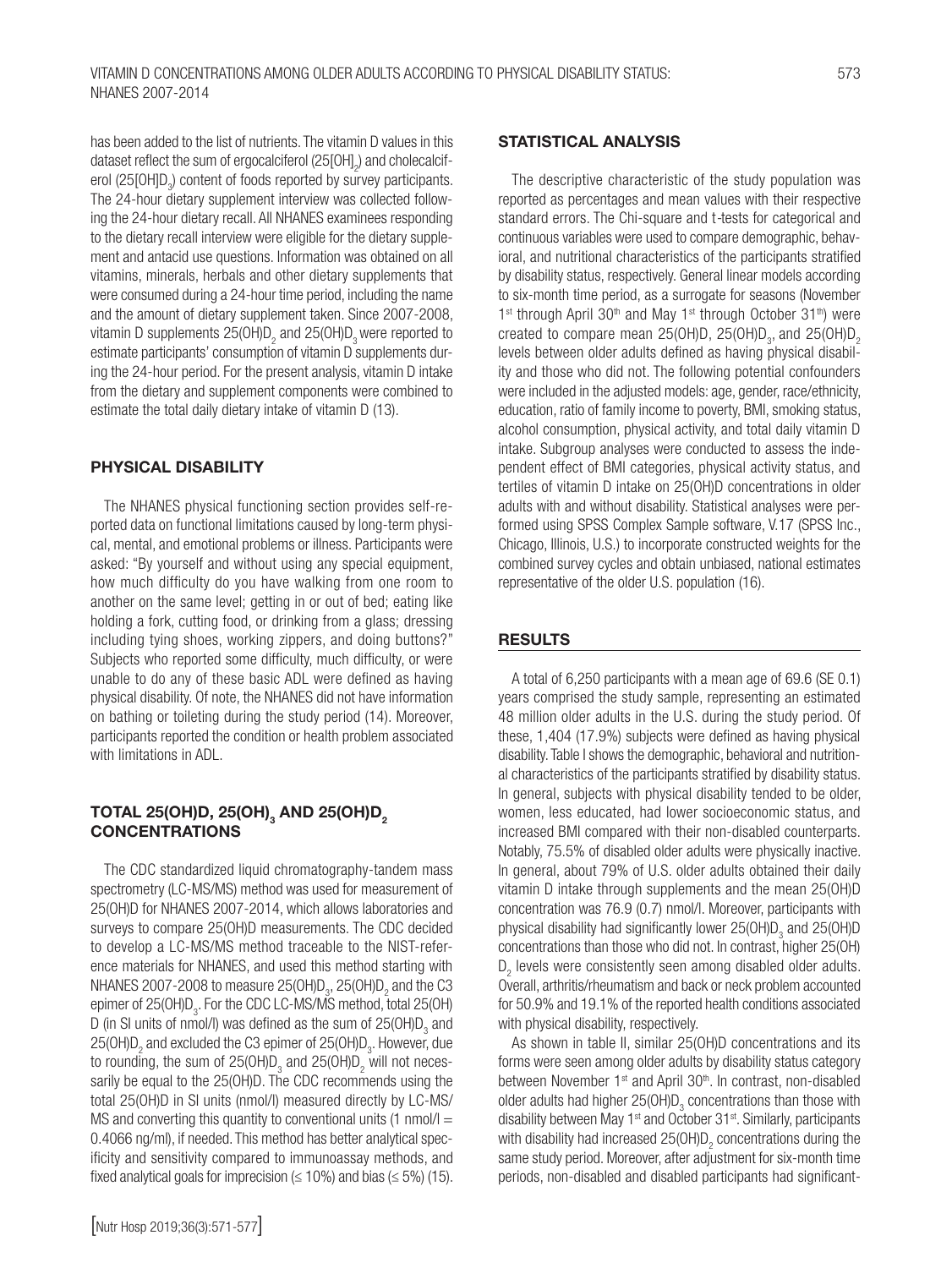| Table I.                             |                               |                                        |                                    |          |  |  |
|--------------------------------------|-------------------------------|----------------------------------------|------------------------------------|----------|--|--|
|                                      | <b>Total</b><br>$(n = 6,250)$ | <b>Non-disability</b><br>$(n = 4,846)$ | <b>Disability</b><br>$(n = 1,404)$ | p value  |  |  |
| Six-month time period,%              |                               |                                        |                                    | 0.266    |  |  |
| Nov 1st to April 30th                | 38.3(3.3)                     | 37.9(3.3)                              | 40.3(3.7)                          |          |  |  |
| May 1st to Oct 31st                  | 61.7(3.3)                     | 62.1(3.3)                              | 59.7(3.7)                          |          |  |  |
| Age (years), mean                    | 69.6 (0.1)                    | 69.2(0.1)                              | 71.2 (0.2)                         | < 0.0001 |  |  |
| Gender, %                            |                               |                                        |                                    | < 0.05   |  |  |
| Male                                 | 45.5(0.7)                     | 46.4(0.7)                              | 41.6(1.7)                          |          |  |  |
| Female                               | 54.5(0.7)                     | 53.6(0.7)                              | 58.4 (1.7)                         |          |  |  |
| Race/ethnicity, %                    |                               |                                        |                                    | < 0.0001 |  |  |
| Mexican-American                     | 3.9(0.6)                      | 3.3(0.5)                               | 6.7(1.3)                           |          |  |  |
| Other Hispanics                      | 3.3(0.5)                      | 2.9(0.4)                               | 5.0(0.8)                           |          |  |  |
| Non-Hispanic white                   | 80.6(1.4)                     | 82.4 (1.2)                             | 72.2 (2.3)                         |          |  |  |
| Non-Hispanic black                   | 7.9(0.8)                      | 7.3(0.7)                               | 10.7(1.1)                          |          |  |  |
| Other race                           | 4.4(0.4)                      | 4.1(0.5)                               | 5.5(0.8)                           |          |  |  |
| BMI (kg/m <sup>2</sup> ), mean       | 29.0(0.1)                     | 28.6(0.1)                              | 30.9(0.2)                          | < 0.0001 |  |  |
| Education, %                         |                               |                                        |                                    | < 0.0001 |  |  |
| Less than high school                | 20.3(1.1)                     | 18.0(1.1)                              | 31.2(1.9)                          |          |  |  |
| High school graduate/GED             | 23.8(0.8)                     | 23.4(0.9)                              | 25.3(1.3)                          |          |  |  |
| Some college or AA degree            | 28.8 (0.9)                    | 28.8(1.1)                              | 28.9(1.8)                          |          |  |  |
| College graduate or above            | 27.1(1.3)                     | 29.8(1.5)                              | 14.6(1.5)                          |          |  |  |
| Income to poverty ratio, %           |                               |                                        |                                    | < 0.0001 |  |  |
| $\geq 1.00$                          | 90.7(0.6)                     | 92.6(0.5)                              | 81.9(1.4)                          |          |  |  |
| < 1.00                               | 9.3(0.6)                      | 7.4(0.5)                               | 18.1(1.4)                          |          |  |  |
| Smoking status, %                    |                               |                                        |                                    | < 0.05   |  |  |
| Never                                | 49.1 (1.0)                    | 50.0(1.0)                              | 45.4 (1.9)                         |          |  |  |
| Former                               | 40.3(0.8)                     | 39.9(0.9)                              | 42.2(1.7)                          |          |  |  |
| Current                              | 10.6(0.5)                     | 10.2(0.6)                              | 12.3(1.1)                          |          |  |  |
| Alcohol consumption, %               |                               |                                        |                                    | < 0.0001 |  |  |
| Yes                                  | 69.4(1.1)                     | 70.6(1.2)                              | 63.8(1.7)                          |          |  |  |
| <b>No</b>                            | 30.6(1.1)                     | 29.4(1.2)                              | 36.2(1.7)                          |          |  |  |
| Physical activity, %                 |                               |                                        |                                    | < 0.0001 |  |  |
| None                                 | 56.4(1.2)                     | 52.2(1.3)                              | 75.5(1.5)                          |          |  |  |
| $<$ 150 min/week                     | 15.7(0.6)                     | 17.0(0.7)                              | 9.8(1.1)                           |          |  |  |
| $\geq 150$ min/week                  | 27.9(1.0)                     | 30.8(1.2)                              | 14.7(1.4)                          |          |  |  |
| Dietary vitamin D intake (mcg), mean | 4.7(0.08)                     | 4.8(.09)                               | 4.3(0.1)                           | < 0.05   |  |  |
| Vitamin D supplements (mcg), mean    | 17.9(1.0)                     | 17.6(1.1)                              | 19.1(3.4)                          | 0.680    |  |  |
| Total vitamin D intake (mcg), mean   | 22.7(1.1)                     | 22.5(1.1)                              | 23.5(3.4)                          | 0.789    |  |  |
| 25(OH)D <sub>3</sub> (nmol/l), mean  | 70.6 (0.8)                    | 72.2 (0.8)                             | 63.2 (1.2)                         | < 0.0001 |  |  |
| 25(OH)D <sub>2</sub> (nmol/l), mean  | 6.3(0.4)                      | 6.0(0.4)                               | 8.1(0.8)                           | < 0.05   |  |  |
| 25(OH)D (nmol/l), mean               | 76.9 (0.7)                    | 78.2 (0.8)                             | 71.3(1.2)                          | < 0.0001 |  |  |

*Parenthesis represents standard error of the estimates.*

ly higher 25(OH)D<sub>3</sub> and 25(OH)D<sub>2</sub> concentrations, respectively. However, in the final model, total 25(OH)D concentrations did not significantly differ by disability status.

As shown in figure 1, 25(OH)D concentrations significantly decreased across BMI categories, which was more accentuated among disabled subjects. For instance, obese non-disabled and disabled participants had 9.2 and 12.2 nmol/l lower 25(OH)D concentrations compared with their normal-weight counterparts, respectively. As shown in figure 2, 25(OH)D concentrations significantly increased only among non-disabled subjects defined as physically active. However, physically active disabled older adults had on average 6.9 nmol/l higher 25(OH)D concentrations than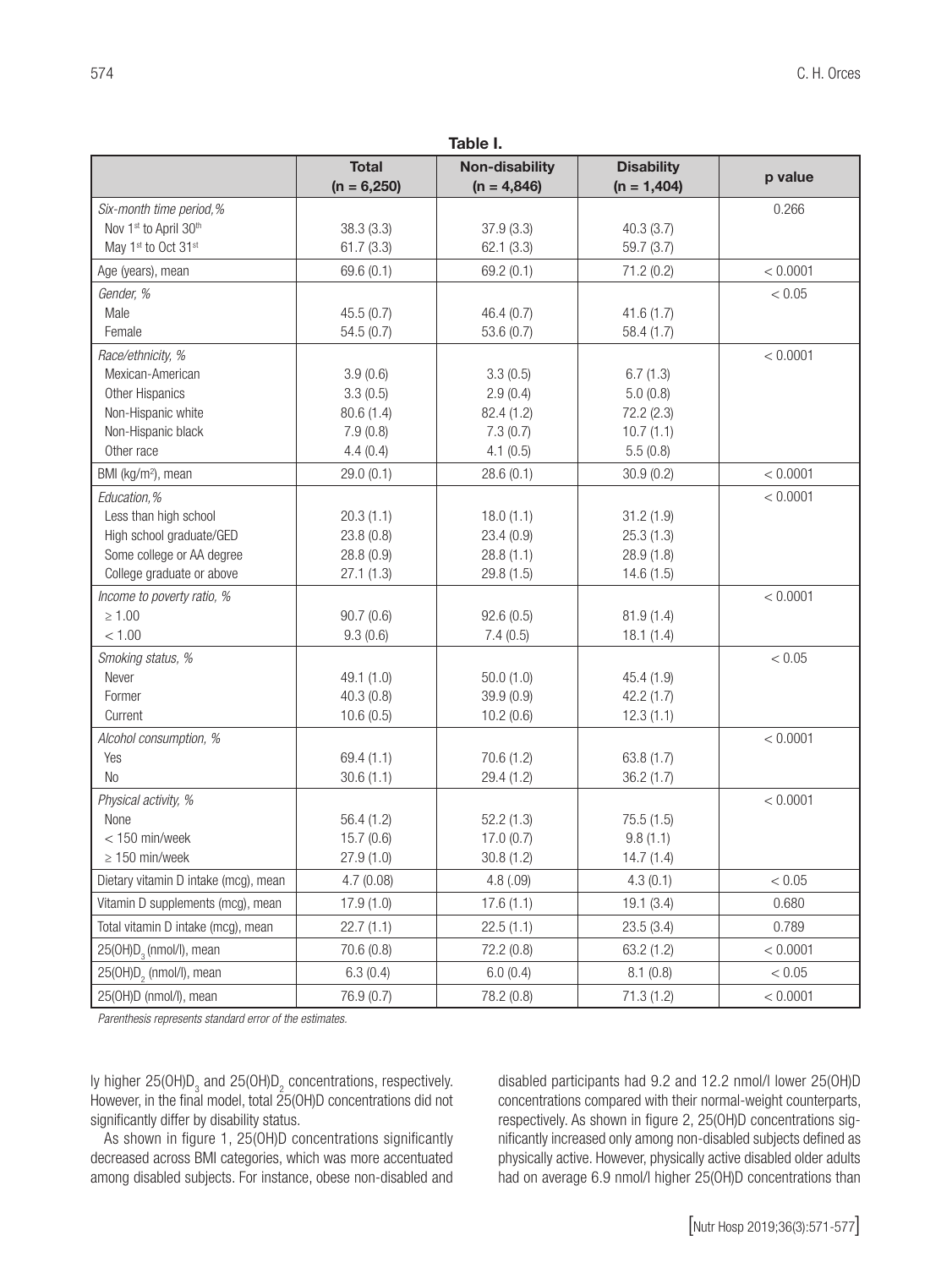| Table II.                                     |                    |                   |                                          |            |  |  |  |
|-----------------------------------------------|--------------------|-------------------|------------------------------------------|------------|--|--|--|
| <b>Vitamin</b><br><b>D</b> levels<br>(mmol/l) | Non-<br>disability | <b>Disability</b> | <b>Vitamin</b><br>D nmol/l<br>difference | p<br>value |  |  |  |
| Nov 1 <sup>st</sup> to April 30 <sup>th</sup> |                    |                   |                                          |            |  |  |  |
| 25(OH)D <sub>3</sub>                          | 67.8(1.0)          | 65.6 (1.7)        | $-2.1(1.9)$                              | 0.057      |  |  |  |
| 25(OH)D <sub>2</sub>                          | 6.5(0.9)           | 7.8(1.2)          | 1.3(1.7)                                 | 0.448      |  |  |  |
| 25(OH)D                                       | 74.3 (1.2)         | 73.5 (1.8)        | $-0.8(2.0)$                              | 0.689      |  |  |  |
| May 1 <sup>st</sup> to Oct 31 <sup>st</sup>   |                    |                   |                                          |            |  |  |  |
| 25(OH)D <sub>3</sub>                          | 73.6 (0.9)         | 68.6 (1.8)        | $-4.9(1.8)$                              | < 0.001    |  |  |  |
| 25(OH)D <sub>2</sub>                          | 5.8(0.5)           | 8.5(1.2)          | 2.6(1.2)                                 | < 0.05     |  |  |  |
| 25(OH)D                                       | 79.4 (0.8)         | 77.1 (1.3)        | $-2.3(1.4)$                              | 0.124      |  |  |  |
| <b>Combined periods*</b>                      |                    |                   |                                          |            |  |  |  |
| 25(OH)D <sub>3</sub>                          | 71.4 (0.7)         | 67.3(1.3)         | $-4.1(1.3)$                              | < 0.05     |  |  |  |
| 25(OH)D <sub>2</sub>                          | 6.1(0.5)           | 8.3(0.8)          | 2.2(0.9)                                 | < 0.05     |  |  |  |
| 25(OH)D                                       | 77.5 (0.7)         | 75.6 (1.1)        | $-1.9(1.1)$                              | 0.117      |  |  |  |

*Models adjusted for age, gender, race/ethnicity, education, income to poverty ratio, BMI, smoking, alcohol consumption, physical activity status, and total vitamin D intake. \*Models also adjusted for six-month time periods.*





25(OH)D concentrations according to BMI categories and physical disability status.

those with sedentary lifestyle. As shown in figure 3, 25(OH)D concentrations markedly increased as dietary vitamin D intake also increase, irrespective of the disability status. Notably, non-disabled and disabled participants with a daily vitamin  $D$  intake  $> 15$  mcg had increased 25(OH)D concentration at 91.4 and 89 nmol/l, respectively.

#### **DISCUSSION**

The results of the present study indicate that overall U.S. older adults with physical disability had lower 25(OH)D $_{_3}$  and 25(OH)D



#### Figure 2.

25(OH)D concentrations according to physical activity and disability status.



#### Figure 3.

25(OH)D concentrations according to daily vitamin D intake and disability status.

concentrations than their non-disabled counterparts. However, after adjustment for potential confounders, total 25(OH)D concentrations did not significantly differ according to disability status. In general,  $25(OH)D<sub>3</sub>$  concentrations remained lower among participants with disability, particularly between May 1<sup>st</sup> and October 31<sup>st</sup>. On the contrary, higher 25(OH)D<sub>2</sub> concentrations were consistently seen among disabled older adults during the study period. The present results contrast with those from prior studies in which significantly lower 25(OH)D levels were described among older adults with disability in ADL (5,9,10). Possible explanations for these contradictory results may be related to higher  $25(OH)D<sub>2</sub>$  concentrations present among subjects with physical disability, which has not been previously reported. Moreover, dietary vitamin D intake was not completely assessed as a major determinant of vitamin D status, particularly in older adults with disability. For instance, Nakamura et al. reported the frequency of fish consumption as a surrogate of vitamin D intake among older Japanese with various levels of physical disa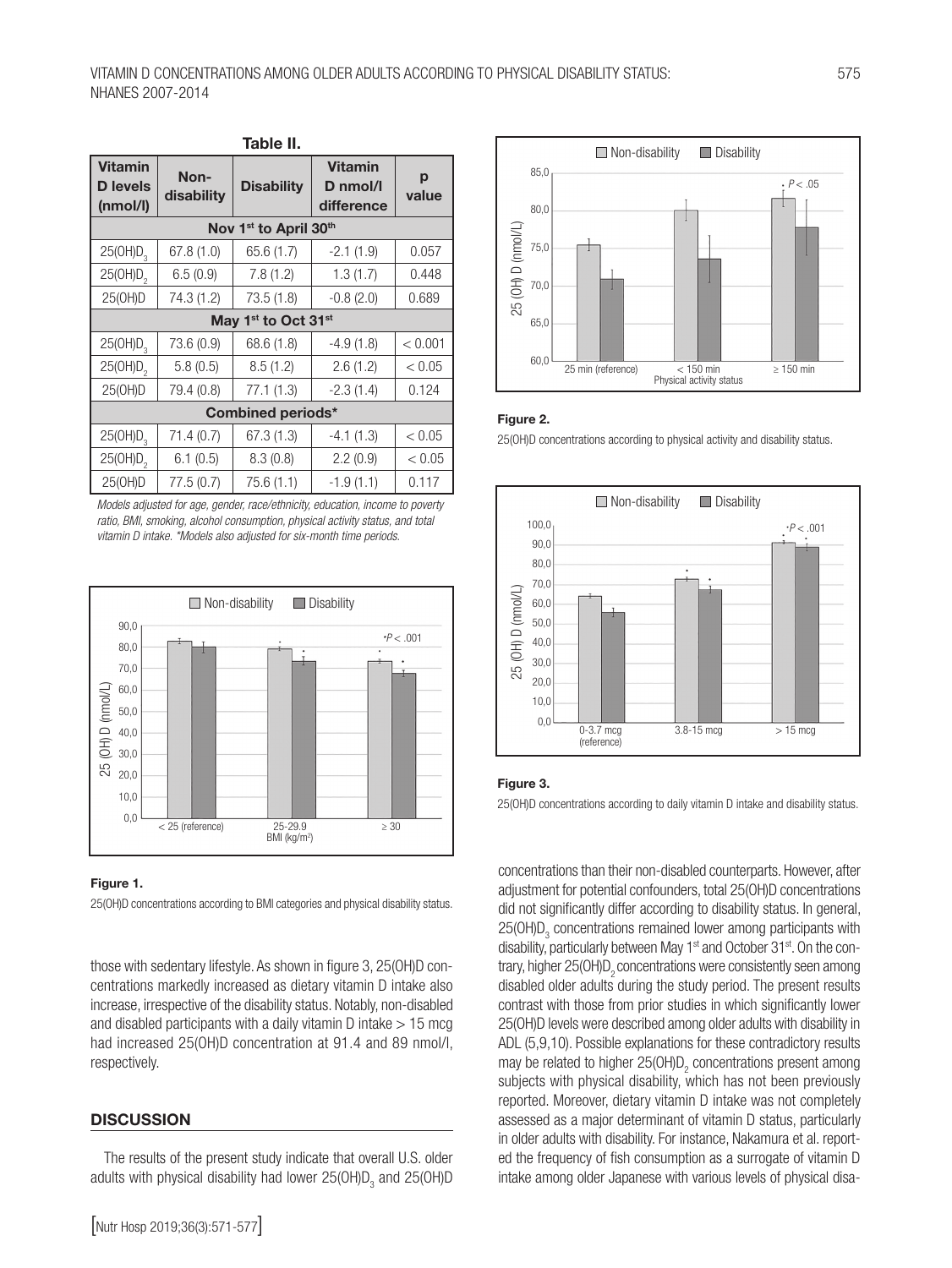bility (10). Likewise, among participants in the Women's Health and Aging Study I, which included women with  $\geq 2$  domains of disability, the prevalence of vitamin D deficiency defined by a serum 25(OH)D level < 25 nmol/l ranged between 9.2% and 14%. However, vitamin D intake was not assessed in that particular study.

Notably, increased 25(OH)D concentrations were seen among older adults with and without disability who consumed vitamin D  $>$  15 mcg per day. In contrast, participants with a daily vitamin D intake between 0 and 3.7 mcg had on average 50% lower 25(OH)D concentrations than those with adequate vitamin D intake, irrespective of their disability status. Thus, the present findings suggest that a daily vitamin D intake of  $> 15$  mcg is an effective strategy for maintaining  $25(OH)D$  concentrations  $> 75$ nmol/l, particularly in disabled older adults. Of interest, most of the U.S. older adults obtained their dietary vitamin D intake from supplements, which accounted for 79% of the total dietary vitamin D intake. Although there is a general consensus that 25(OH) D<sub>2</sub> is only present in populations consuming sun-dried and UVB light-exposed mushrooms or 25(OH) $_{\rm 2}$  supplements, a recent analysis of the National Adult Survey in Ireland reported that 25(OH)  ${\mathsf D}_2$  was present in the diet of the majority of adults, at variable but possibly nutritionally relevant levels (17). Similarly, the increased 25(OH)D $_{\textrm{\tiny{\it 2}}}$  concentrations found particularly among disabled older adults indicate that 25(OH)D<sub>2</sub> consumption obtained from food or supplements may also represent an important source of dietary vitamin D in older U.S. adults. Barake et al. previously reported that among participants in the NuAge study conducted in Quebec, Canada, the mean vitamin D intake from food and supplements was 14.1 mcg/day among those with vitamin D status > 75 nmol/l, which is also consistent with the present results (18). In addition, the Institute of Medicine dietary recommendations of vitamin  $D \ge 15$  mcg among individuals aged 50 years and older should be considered as adequate to maintain sufficient 25(OH) D concentrations (> 75 nmol/l) among disabled older adults (19).

Although it is well documented that sunlight exposure is a main determinant of vitamin D status, this variable was not specifically evaluated in the NHANES cycles 2007-2014 (20,21). However, previous studies have documented that the relationship between physical activity and circulating 25(OH)D concentrations mostly reflect the effect of sunlight exposure during outdoor physical activity (22,23). Indeed, a recent study reported that U.S. older adults physically active had on average 8.1 and 7.1 nmol/l higher 25(OH)D and 25(OH)D<sub>3</sub> concentrations than those with sedentary lifestyle, respectively. Moreover, the increased 25(OH)  $D_3$  concentration seen among subjects physically active indicate that sunlight exposure is important to achieve sufficient 25(OH) D status in older U.S. adults (24). Despite this evidence, about two-thirds of U.S. older adults with physical disability did not meet physical activity guidelines, which may explain a non-significant linear increase in 25(OH)D concentrations according to physical activity status.

As expected, BMI categories had an effect on 25(OH)D concentrations among older adults, irrespective of their disability status. For instance, after adjustment for potential confounders, obese subjects with and without disability had on average 12.2 and 9.2 nmol/l lower 25(OH)D concentrations compared with their normal-weight counterparts, respectively. Moreover, the mean 25(OH)D concentration difference by disability status increased from 3.6% among participants with normal weight to 8.5% among those considered obese. This inverse association between obesity and low vitamin D status has been explained by decreased bioavailability of vitamin D as a result of sequestration of vitamin D by the adipose tissue, dilution of vitamin D in the large fat mass of obese people and reduced sun exposure (25). Thus, obese older adults with disability should be encouraged to maintain a healthy weight to improve their 25(OH)D status.

Overall, arthritis/rheumatism was the leading cause of physical disability among U.S. older adults, which is in agreement with previous reports (26,27). Moreover, a recent study among participants in the Mexican Health and Aging Study demonstrated that older adults with arthritis and vitamin D insufficiency were three times as likely to have physical disability as compared with their normal counterparts (28). Thus, further studies should be conducted to examine the relationship between arthritis attributable physical disability and 25(OH)D concentrations among older adults.

Several limitations should be considered while interpreting the present findings. First, because of the NHANES survey cross-sectional design, the study results do not necessarily infer causation. Second, participants self-reported their ADL limitations, which may have been subject to recall bias. Third, subject's sunlight exposure or use of sunscreen was not evaluated in this analysis. Fourth, the effect of latitude on participants' 25(OH)D concentrations was unknown. Fifth, the association between physical disability and 25(OH)D concentrations was limited to non-institutionalized older adults. However, a small cross-sectional study conducted among newly admitted nursing home patients in Honolulu, Hawaii, reported that vitamin D deficiency was significantly associated with the number of ADL disabilities (29). Finally, the present findings may be only generalizable to physically disabled older adults with similar sociodemographic characteristics and dietary vitamin D intake.

In conclusion, similar 25(OH)D concentrations were seen among U.S. older adults according to disability status. This finding was predominantly attributed to increased  $25$ (OH) $D_2$  concentrations in subjects with physical disability. Thus, adequate vitamin D intake is an effective strategy to maintain sufficient 25(OH)D concentrations among disabled older adults.

#### REFERENCES

- 1. Mosekilde L. Vitamin D and the elderly. Clin Endocrinol (Oxf) 2005;62:265-81.
- 2. MacLaughlin J, Holick MF. Aging decreases the capacity of human skin to produce vitamin  $D_3$ . J Clin Invest 2005;76:1536-8.
- 3. Holick MF. Vitamin D deficiency. N Engl J Med 2007;357:266-81.
- 4. Houston DK, Neiberg RH, Tooze JA, Hausman DB, Johnson MA, Cauley JA, et al. Low 25-hydroxyvitamin D predicts the onset of mobility limitation and disability in community-dwelling older adults: the Health ABC Study. J Gerontol A Biol Sci Med Sci 2013;68:181-7.
- 5. Semba RD, Garrett E, Johnson BA, Guralnik JM, Fried LP. Vitamin D deficiency among older women with and without disability. Am J Clin Nutr 2000;72:1529-34.